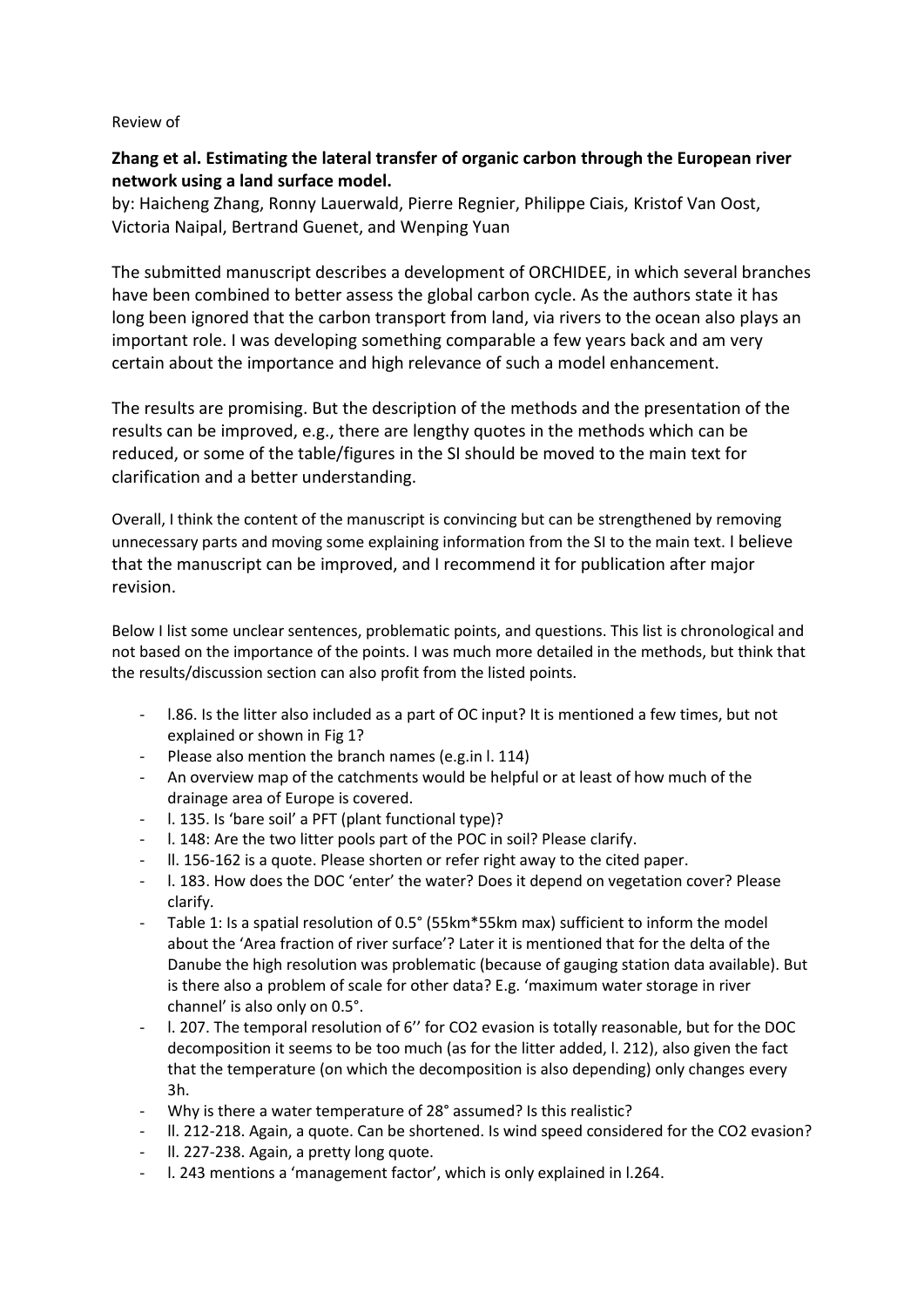- II. 250. It is not clear on which resolution the model runs. Some of the input is fine scale (e.g. 250m for floodplains), but then the results are aggregated to 0.5°. Please clarify.
- II. 254-258. The sentence is not understandable.
- I. 268. Why only headwater?
- Figure 1. (I like it.) It would be helpful if the naming in part a and b would be consistent. Having the time steps mentioned in a separate box is helpful and keeps the figure clean, but it is not clear which processes belong to which group. E.g. 'deposition' - mentioned several times in the figure is not part of the 'time step' box; 'decomposition' in the time-step box consists of 'litter and SOC' but the litter can't be found in the figure. It could also be helpful to add the abbreviations from part b to part a, to make the link clearer and easier to understand. (b) is missing in the caption.
- ll. 329-343 and ll. 344-353. This is much more discussion than methods. Can be shortened and should be moved.
- II. 384. What is the effect of scale here if you move the OC from one catchment to the next? How does is differ between large and small catchments?
- Section 2.2.2. What is the exact difference between sediment flow and the described POC flow, if it's closely linked to sediments? Is the POC calculations the same as clay?
- 1. 438. You use the water temperature to calculate the processes, but as input you use air temperature. How do you accommodate for the difference and the time-lag (e.g. over the course of a day)?
- ll. 442. Why do you refer and explain so much about SOC here? The section title is 'POC transport and decomposition'. Maybe some reference to the SOC section would help to clarify.
- L. 468. You refer to Figure S1 in the SI, but this figure shows the return period over two years.
- $\vert$ . 484. A map or a list of the catchments would be helpful (as in SI Figure S2(d)).
- l. 549. Why is that set to 0.1? It is not clear at this point.
- Fig 3-5 are convincing.
- Section 3.1.3. Your model simulates a too low SOC stock while the TOC and DOC concentrations look better. I would also discuss more here that the temporal pattern of observation and simulation does not match (Fig. S 8), although the mean looks promising.
- Fig 5. I would add the names of the rivers as a side panel instead of having the letters.
- Fig. 6. I suggest to add a panel for discharge (observed vs. simulated).
- ll. 645. I am glad to read about the effect of the vegetation type more explicitly here. It could be mentioned earlier.
- I. 662. Is the difference between 3.0 Pg and 2.3 Pg significant? In the corresponding figure S11a there is a lot of fluctuations over the years.
- Fig 7a. The percentage for the fluxes does not sum up to 100. Why?
- l. 682. You mention several times 'small rivers'. Did you conduct a classification for the rivers or is it more a vague grouping?
- Section 3.3. There are several strangely set parentheses.
- II. 738. I like this clear listing and explanation (first, second, third). It makes it easier to follow the argumentation.
- ll. 752. What is the effect of anaerobic conditions in the sediment? Wouldn't the decomposition be lower then?
- Section 3.4. I think that is a necessary part of papers like that. Thank you.